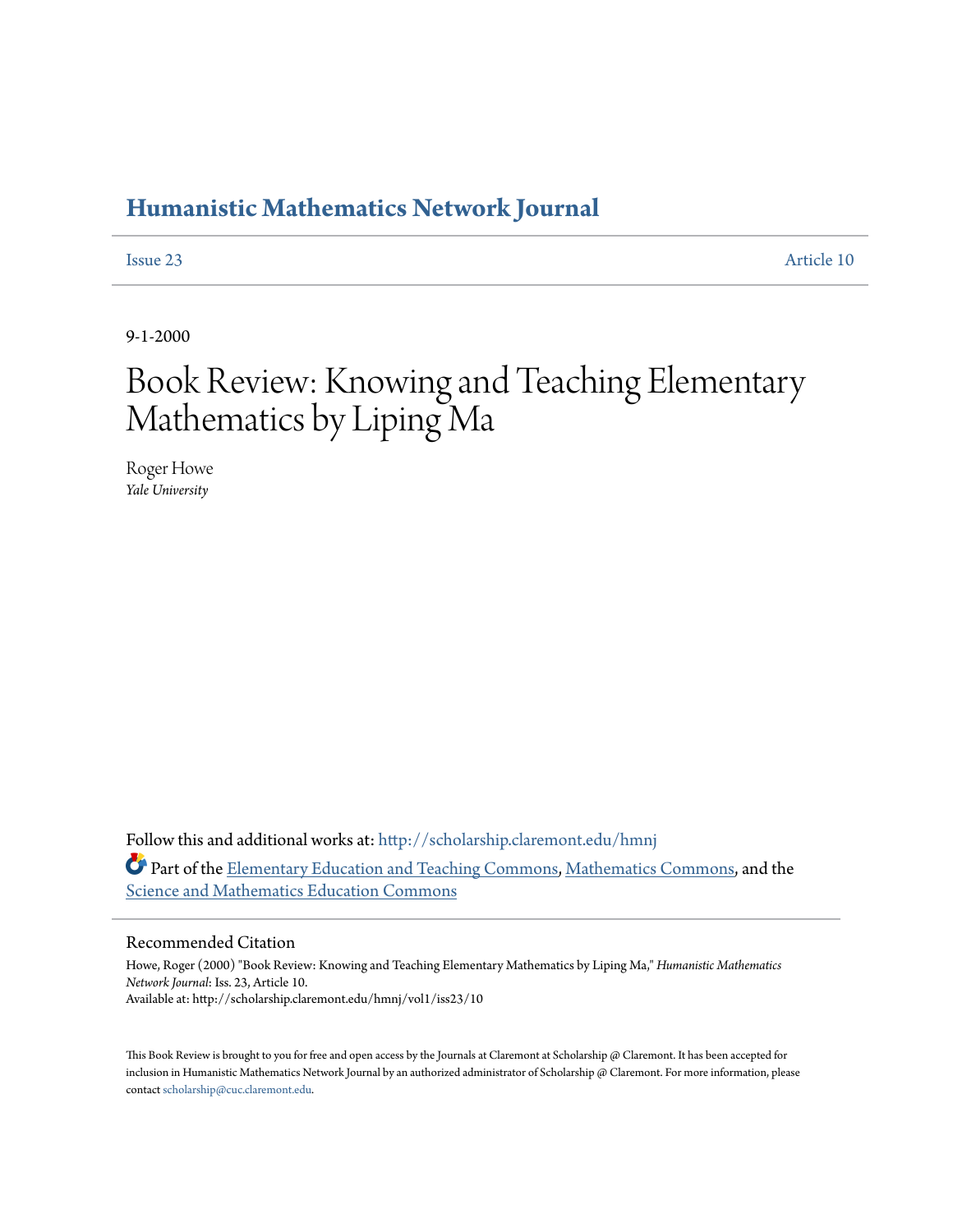## **Book Review:** *Knowing and Teaching Elementary Mathematics* **by Liping Ma**

*Roger Howe Yale University howe@math.yale.edu*

*Reprinted with permission from the Notices of the AMS, September 1999.*

*Knowing and Teaching Elementary Mathematics: Teachers'Understanding of Fundamental Mathematics in China and the United States*. Liping Ma. Lawrence Erlbaurn Associates, Inc., 1999. Cloth, \$45.00, ISBN 0-8058-2908-3 Softcover, \$19.95, ISBN 0-8058-2909-1

*Note: The reviewer will refer to the book as KTEM.*

For all who are concerned with mathematics education (a set which should include nearly everyone receiving the *Notices*), KTEM is an important book. For those who are skeptical that mathematics education research can say much of value, it can serve as a counterexample. For those interested in improving precollege mathematics education in the U.S., it provides important clues to the nature of the problem. An added bonus is that, despite the somewhat forbidding educationese of its title, the book is quite readable. (You should be getting the idea that I recommend this book!)

Since the publication in 1989 of the Curriculum and Evaluation Standards by the National Council of Teachers of Mathematics [NCTM], there has been a steady increase in discussion and debate about reforming mathematics education in the U.S., including increased attention from university mathematicians (cf. Ho]). Many mathematicians who take time to consider precollege education form an intuition that it would help the situation if teachers knew more mathematics. If these mathematicians get more involved in mathematics education, they are likely to be surprised by how little this intuition seems to affect the agenda in mathematics education reform.

Partly this noninterest in mathematical expertise reflects an attitude widespread among educators [Hi]

that "facts," and indeed all subject matter, are secondary in importance to a generalized, subject-independent teaching skill and the development of "higherorder thinking." Concerning mathematics in particular, the study [Be] is often cited as evidence for the irrelevance of subject matter knowledge. For this study, college mathematics training, as measured by courses taken, was used as a proxy for a teacher's mathematical knowledge. The correlation of this with student achievement was found to be slightly negative. A similar but less specific method was used in the recent huge Third International Mathematics and Science Study (TIMSS) of comparative mathematics achievement in forty-odd countries. For TIMSS, U.S. students demonstrated adequate (in fourth grade) to poor (in twelfth grade) mathematics achievement [DoEd1-3]. To analyze whether teacher knowledge might help explain TIMSS outcomes, data on teacher training was gathered. In terms of college study, U.S. teachers appear to be comparable to their counterparts in other countries [DoEd1-3].

How can this intuition—that better grasp of mathematics would produce better teaching—appear to be so wrong? KTEM suggests an answer. It seems that successful completion of college course work is not evidence of thorough understanding of elementary mathematics. Most university mathematicians see much of advanced mathematics as a deepening and broadening, a refinement and clarification, an extension and fulfillment of elementary mathematics. However, it seems that it is possible to take and pass advanced courses without understanding how they illuminate more elementary material, particularly if one's understanding of that material is superficial. Over the past ten years or so, Deborah Ball and others [B1-3] have interviewed many teachers and prospective teachers, probing their grasp of the principles behind school mathematics. KTEM extends this work to a transnational context. The picture that emerges is highly instructive—and sobering. Mathematicians can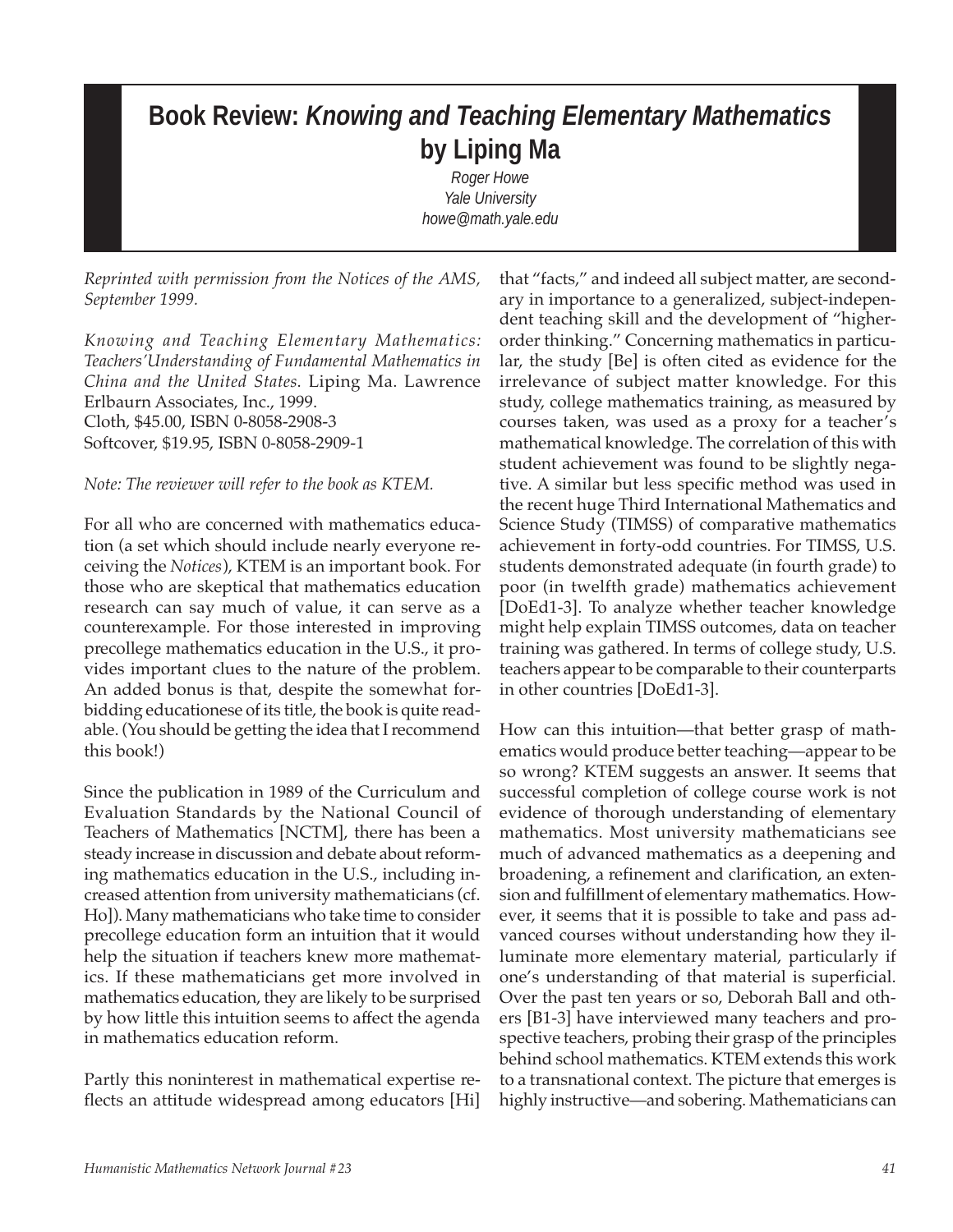be pleased to have at last powerful evidence that mathematical knowledge of teachers does play a vital role in mathematics learning. However, it seems also that the kind of kind of knowledge that is needed is different from what most U.S. teacher preparation schemes provide, and we have currently hardly any institutional structures for fostering the appropriate kind of understanding.

The main body of KTEM (Chapters 1-4) presents the results of interviews with elementary school teachers from the U.S. (23 in all) and China (72 in all). The U.S. teachers were roughly evenly split between experienced teachers and beginners. Ma judged the group as a whole to be "above average." In particular, although "math anxiety" is rampant among elementary school teachers, this group had positive attitudes about mathematics: they overwhelmingly felt that they could handle basic mathematics and that they could learn advanced mathematics. The Chinese teachers were from schools chosen to represent the range of Chinese teaching experience and expertise: urban schools and rural, stronger schools and weaker.

The teachers'grasp of mathematics was probed in interviews organized around four questions. in summary form, the questions were as follows:

- 1) How would you teach subtraction of two-digit numbers when "borrowing" or "regrouping" is needed?
- 2) In a multiplication problem such as  $123 \times 645$ , how would you explain what is wrong to a student who performs the calculation as follows?

| 123  |  |
|------|--|
| х645 |  |
| 615  |  |
| 492  |  |
| 738  |  |
| 1845 |  |

(The student has correctly formed the partial products of 123 with the digits of 645, but has not "shifted them to the left," as required to get a correct answer.)

3) Compute 
$$
\frac{1\frac{3}{4}}{\frac{1}{2}}
$$
. Then make up a story problem

which models this computation, that is, for which this computation provides the answer.

4) Suppose you have been studying perimeter and area and a student comes to you excited by a new "theory:" area increases with perimeter. As justification the student provides the example of a 4 x 4 square changing to a 4 x 8 rectangle: perimeter increases from 16 to 24, while area increases from 16 to 32. How would you respond to this student?

These questions are in order of increasing depth. The first two involve basic issues of place-value decimal notation. The third involves rational numbers and also involves division, the most difficult of the arithmetic operations. It further requires "modeling" or "representation"—connecting a calculation with a "realworld" situation. The last problem, which was originally stated in terms of perimeter and area of a "closed figure," potentially involves very deep issues. Even if one replaces "closed figure" with "rectangle," as all the teachers did, one must still compare the behavior of two functions of two real variables.

On sheepskin the American teachers seemed decidedly superior to the Chinese: they all were college graduates, and several had MAs. The Chinese teachers had nine years of regular schooling, and then three years of normal school for teachers—in terms of study time, a high school degree. However, measured in terms of mastery of elementary school mathematics, the Chinese teachers came out better.

The rough summary of the results of the interviews is: the Chinese teachers responded more or less as one would hope that a mathematics teacher would, while the American teachers revealed disturbing deficiencies. In more detail, on the first two problems, all teachers could perform the calculations correctly and could explain how to do them, that is, describe the correct procedure. However, even on the first problem, fewer than 20% of the U.S. teachers had a conceptual grasp of the regrouping process—decomposing one 10 into 10 ones. By contrast, the Chinese teachers overwhelmingly (86%) understood and could explain this decomposition procedure. On the second problem, about 40% of the U.S. teachers could explain the reason for the correct method of aligning the partial products, while over 90% of the Chinese teachers showed a firm grasp of the place value considerations that prescribe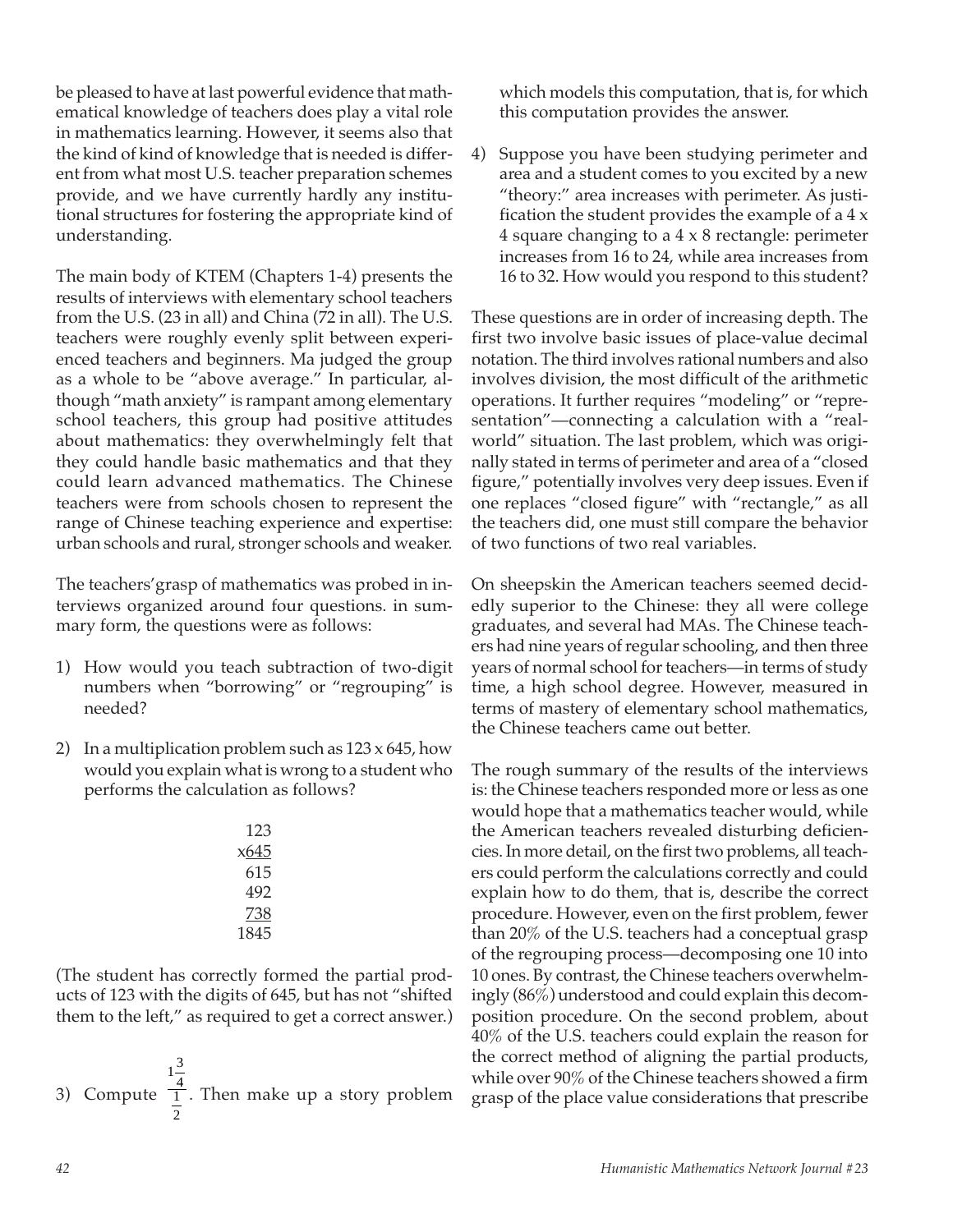the alignment procedure.

On the third problem, a gap appeared even at the computational level: well under half of the American teachers performed the indicated calculation correctly. Only one came up with a technically acceptable story problem. Even this one was pedagogically questionable, since the units for the answer  $(3\frac{1}{2})$  was persons, which children might expect to come in whole numbers. The Chinese teachers again all did the calculation correctly, and 90% of them could make up a correct story problem. Some suggested multiple problems, illustrating different interpretations of division.

On the fourth problem, the U.S. teachers did exhibit some good teaching instincts, and most, though not all, could state the formulas for area and perimeter of rectangles. However, when it came to analyzing the mathematics, they were lost at sea. Although most wanted to see more examples, over 90% were inclined to believe that the student's claim was valid. Some proposed to look something up in a book. Only three attempted a mathematical investigation of the claim, and again a lone one found a counterexample. The Chinese teachers also found this problem challenging, and most had to think about it for some time. After consideration, 70% of them arrived at a correct understanding, with valid counterexamples. Of the 30% who did not find the answer, most did think mathematically about the problem, though not sufficiently rigorously to find the defect in the student's proposal.

The contrast between the performances of the two groups of teachers was even more dramatic than this surnmary reveals. Some Chinese teachers gave responses that more than answered the question. They sometimes offered multiple solution methods. In the integer arithmetic problems, some indicated that, if the student was having trouble here, it meant that something more fundamental had not been learned properly. These comments point to a deeper layer of teaching culture that simply does not exist in the U.S. For example, American teaching of two-digit subtraction is usually based on "subtraction facts," the results of subtracting a one-digit number from a one- or two-digit number to get a one-digit number. These are simply to be learned by rote. The Chinese base subtraction on these same facts, but they refer to this

topic as "subtraction within 20" and treat it as one to be understood thoroughly, since they regard it as the link between the computational and the conceptual basis for multidigit subtraction. In answering question 3, some Chinese teachers suggested that the given problem was too easy and offered harder ones. Also, the Chinese teachers were comfortable with the algebra that is implicitly involved in performing arithmetic with our standard decimal notation—for example, many explicitly invoked the distributive law when discussing multidigit multiplication. No such awareness of the algebraic backbone of arithmetic was shown by the American teachers.

In these first four chapters, KTEM also discusses issues of teaching methods. Without going into detail about this, I will report that the same limitations that teachers showed in giving a conventional explanation of a topic also prevented them from getting to the conceptual heart of the issue when using teaching aids such as manipulatives.

Thus, KTEM suggests that Chinese teachers have a much better grasp of the mathematics they teach than do American teachers. The hard-nosed might ask for evidence that this extra expertise actually produces better learning. Since Ma's work did not extend to a simultaneous study of the students of the teachers, KTEM cannot address this question. However, the substantial studies of Stevenson and Stigler [SS] do document superior mathematics achievement in China. (The Stevenson-Stigler project provided part of the motivation for Ma's work.) KTEM itself also provides some evidence of superior learning in China and of a sort directly related to the knowledge of teachers, as indicated in the interviews. The four interview questions were presented to a group of Chinese ninthgrade students from an unremarkable school in Shanghai. They all (with one quite minor lapse) could do all the calculations correctly and knew the perimeter and area formulas for rectangles. Over 60% found a counterexample to the student's claim about area and perimeter, and over 40% could make up a story problem for the division of fractions in question 3. These Chinese ninth-grade students demonstrated better understanding of the interview problems than did the American teachers.

One should also entertain the possibility that Ma was overly optimistic in judging her group of American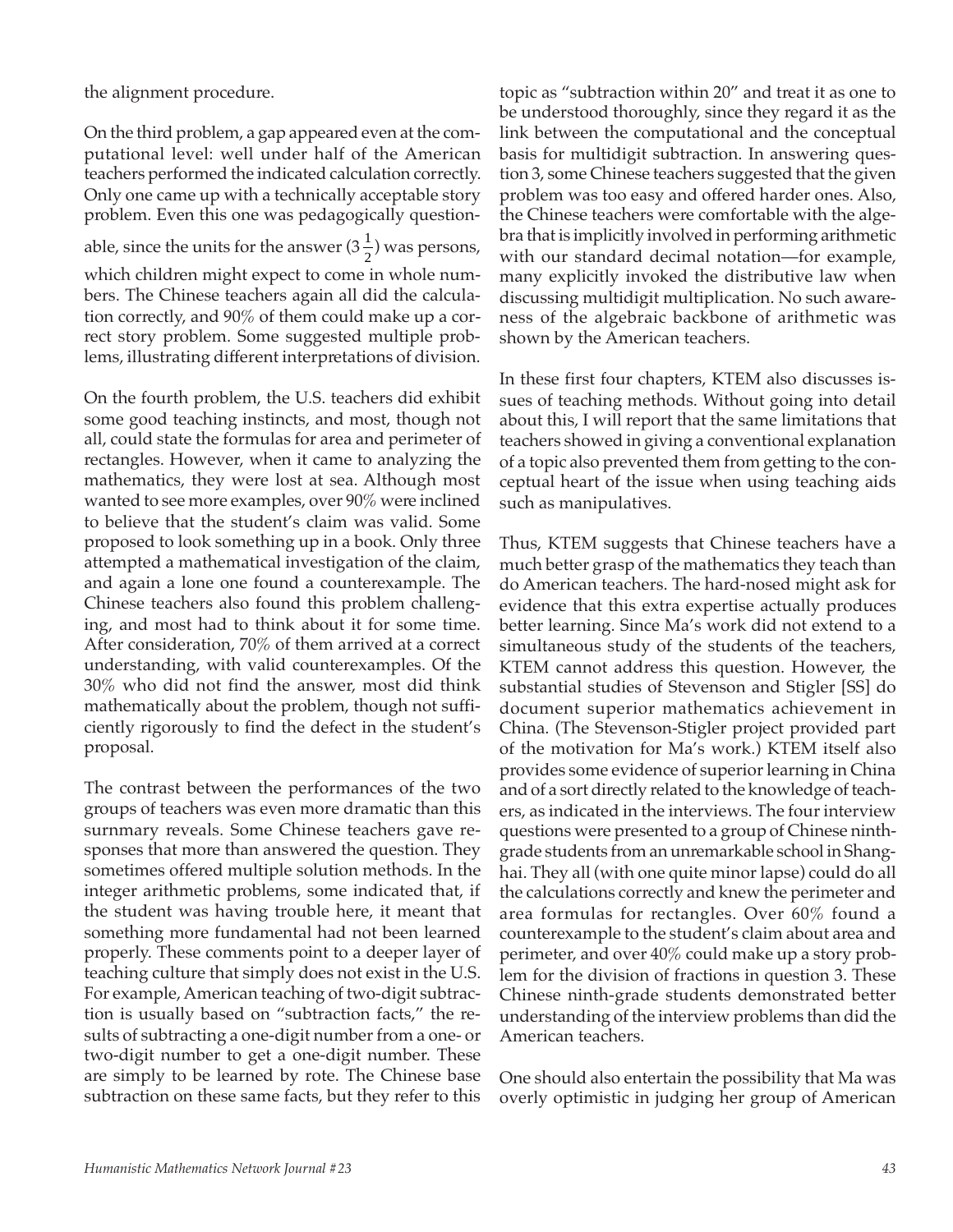teachers to be "above average." However, this rating is broadly consistent with evidence from a much larger set of interviews conducted by Deborah Ball [B1-3] and also with the study [PHBL] of over two hundred teachers in the Midwest. In that study, for example, only slightly over half the subjects could provide an example of a number between 3.1 and 3.11. The portion of satisfactory responses to questions testing pedagogical competence was considerably smaller. The results of KTEM are also consistent with massive informal testimony from serious workers in professional development for teachers. The remarkable thing is that this problem—the failure of our system to produce teachers with strong subject matter knowledge and the negative impact of this failure—is not more

explicitly recognized. Furthermore, solving this problem is not a major focus of mathematical education research and of education policy. I hope that KTEM will provide impetus for making it so.

KTEM gives us new perspectives on the problems

involved in improving mathematics education in the U.S. For example, it strongly suggests that without a radical change in the state of mathematical preparedness of the American teaching corps, calls for teaching with or for "understanding," such as those contained in the NCTM Standards, are simply doomed. To the extent that they divert attention from the crucial factor of teacher preparedness, they may well be counterproductive. KTEM also indicates that claims that the traditional curriculum failed are misdirected. The traditional curriculum allowed millions of people to be taught reliable procedures for finding correct answers to important problems, without either the teachers or the students having to understand why the procedures worked. At the same time, students with high mathematical aptitude could learn substantially more mathematics, enough to support various technical or academic careers. This has to be counted a major success.

*recognized.*

However, times have changed. The success of the traditional curriculum has fostered a mathematically based technology, which in turn has created conditions in which that curriculum is no longer appropri-

ate. There are at least two reasons for this. First, we have cheap calculators that will do (at least approximately) any calculation of the elementary curriculum (and much more) with the push of a couple of buttons. These machines are typically much faster and more reliable than we are in doing these calculations. We also have "computer algebra" systems that will do more kinds of calculations than any single human knows how to do. It has always been one of the strengths of mathematics to seek reliable and systematic methods of computation, which has often meant creating algorithms. Anything that has been algorithmized can be done by a computer. Automation of calculation means that actually performing a calculation is no longer a problem working people

usually have to worry about.

At the same time, it means that calculation is much more prevalent than before. Hence, people have to spend more time determining what calculation to do. That is the second reason that mathematics education

needs to change. My daughter was a solid mathematics student but had no enthusiasm for the subject and did not expect to use it in whatever career she might choose. Now she works in management consulting, and she finds that her high school algebra comes in handy in creating spreadsheets. Simply learning computational procedures without understanding them will not develop the ability to reason about what sort of calculations are needed. In short, to function at work, people now need more understanding and less procedural virtuosity than they did a generation ago. (Who knows what they will need in another generation!)

The good news from KTEM is that there is no serious conflict between procedural knowledge and conceptual knowledge: Chinese teachers seem to be able to develop both in their students. (This is another intuition of most mathematicians I know who have been studying educational issues: it should be the case that procedural ability and conceptual understanding support each other. The Chinese teachers had a traditional saying to describe this learning goal: "Know how, and also know why.") The bad news is that our current

*44 Humanistic Mathematics Network Journal #23*

*The remarkable thing is that this problem—the* ❝ *failure of our system to produce teachers with strong subject matter knowledge and the negative impact of this failure—is not more explicitly*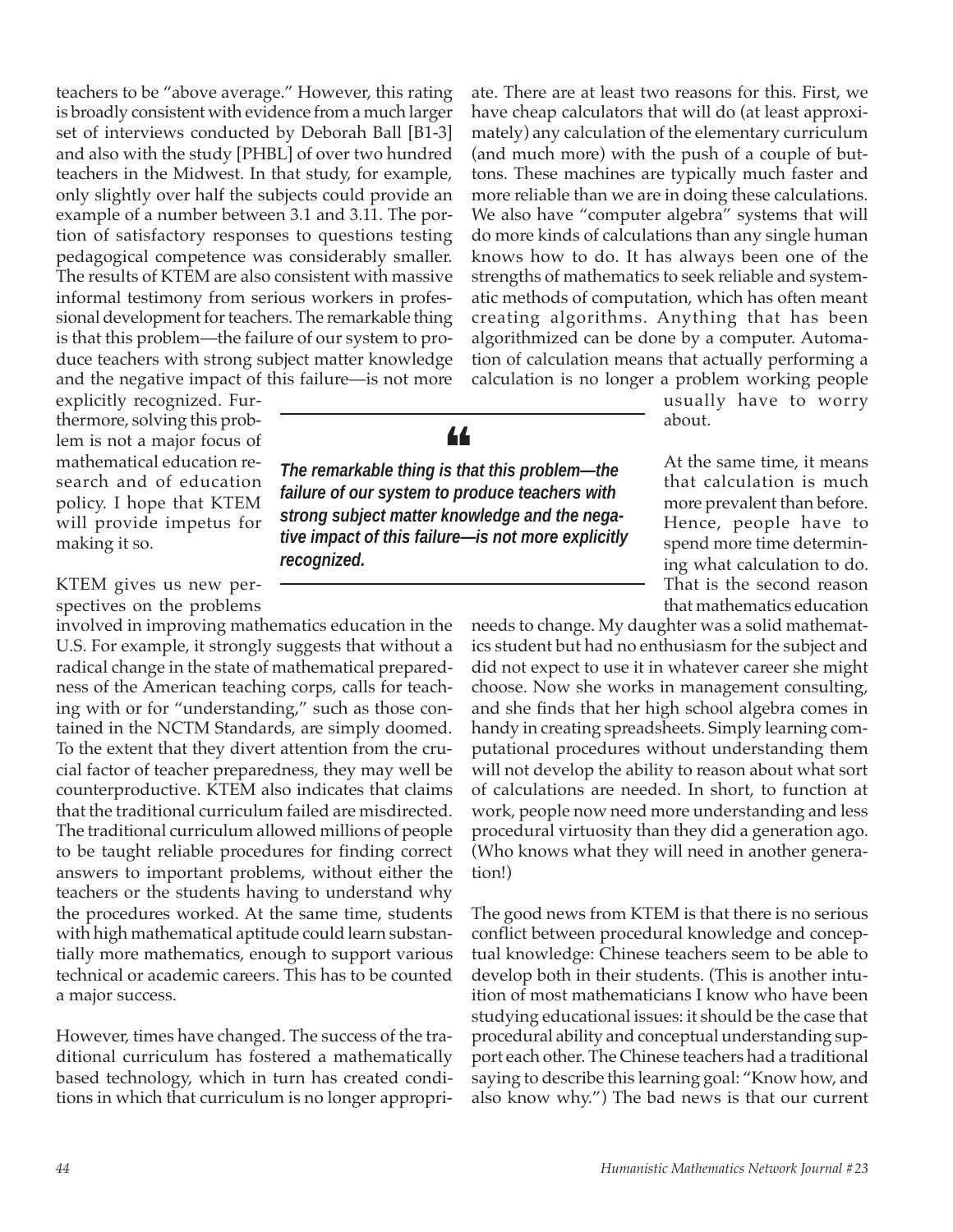teaching corps is not capable of delivering this kind of double understanding: we can only reasonably ask them for procedural facility. Let us be clear that this is not a matter of teachers lacking certification or teaching outside their specialty, which are both frequent problems that aggravate the situation. The certification procedures, the teaching methods courses, most college mathematics courses, the recruitment processes, the conditions of employment, most current teacher development—none of these is geared to ensuring that U.S. mathematics teachers have themselves the understanding needed to teach for understanding. In short, virtually the whole American K-12 mathematics education enterprise is out of date.

How might the U.S. create a teaching corps with capabilities more like those of the Chinese teachers? To begin to answer, we should try to be precise as to what the differences are between the two groups. From the evidence of KTEM, I would list three salient differences:

- 1. Chinese teachers receive better early training good training produces good trainers, in a virtuous cycle.
- 2. Chinese mathematics teachers are specialists. Making mathematics teaching a specialty can be expected to increase the mathematical aptitude of the teaching corps in two ways: it reduces the manpower requirements for mathematics education by concentrating it in the hands of the mathematically most qualified teachers, and it raises the incentives for mathematically inclined people to become teachers. Beyond its recruitment implications, it means that Chinese teachers have more time and motivation for developing their understanding of mathematics. This self-improvement is amplified by a social effect: specialization creates a corps of colleagues who can work together to deepen the common teaching culture in mathematics. Thus, making mathematics teaching a specialty works in multiple ways to increase the quality of mathematics education.
- 3. Chinese teachers have working conditions which favor maturation of understanding. U.S. teachers spend virtually their whole day in front of a class, while the Chinese teachers have time during the school day to study their teaching materials, to

work with students who need or merit special attention, and to interact with colleagues. New teachers can learn from more experienced ones. All can study together the key aspects of individual lessons, an activity they engage in systematically. They can also sharpen their skills by discussing mathematical problems. Stevenson and Stigler [SS] have observed that time for self-development is a general feature of mathematics education in East Asia, which, to go by TIMSS [DoEd 1-3] as well as [SS], has the most successful systems of mathematics education in the world today.

The combination of training, recruitment, and job conditions that prevails in China helps produce a level of teaching excellence that Ma calls PUFM, "profound understanding of fundamental mathematics." PUFM and how it is attained is the concern of Chapters 5 and 6. It is important to understand that PUFM involves more than subject matter expertise, vital as that is; it also involves how to communicate that subject matter to students. Education involves two fundamental ingredients: subject matter and students. Teaching is the art of getting the students to learn the subject matter. Doing this successfully requires excellent understanding of both. As simple and obvious as this proposition may seem, it is often forgotten in discussions of mathematics education in the U.S., and one of the two core ingredients is emphasized over the other. In K-12 education the tendency is to emphasize knowing students over knowing subject matter, while at the university level the emphasis is frequently the opposite. (This cultural difference may well be part of the reason some university mathematicians have reacted negatively to the NCTM Standards. The emphasis on teaching methods over subject matter is prominent in the recommendations and "vignettes" of this document.) Both these views of teaching are incomplete.

What educational policies in the U.S might promote the development of a teaching corps in which PUFM were, if not commonplace, at least not extremely rare? This question is discussed in Chapter 7, the final chapter of KTEM. I would like to add my own perspective on the issue. The differences (1), (2), and (3) listed above suggest part of the answer.

Differences (2) and (3) are primarily matters of edu-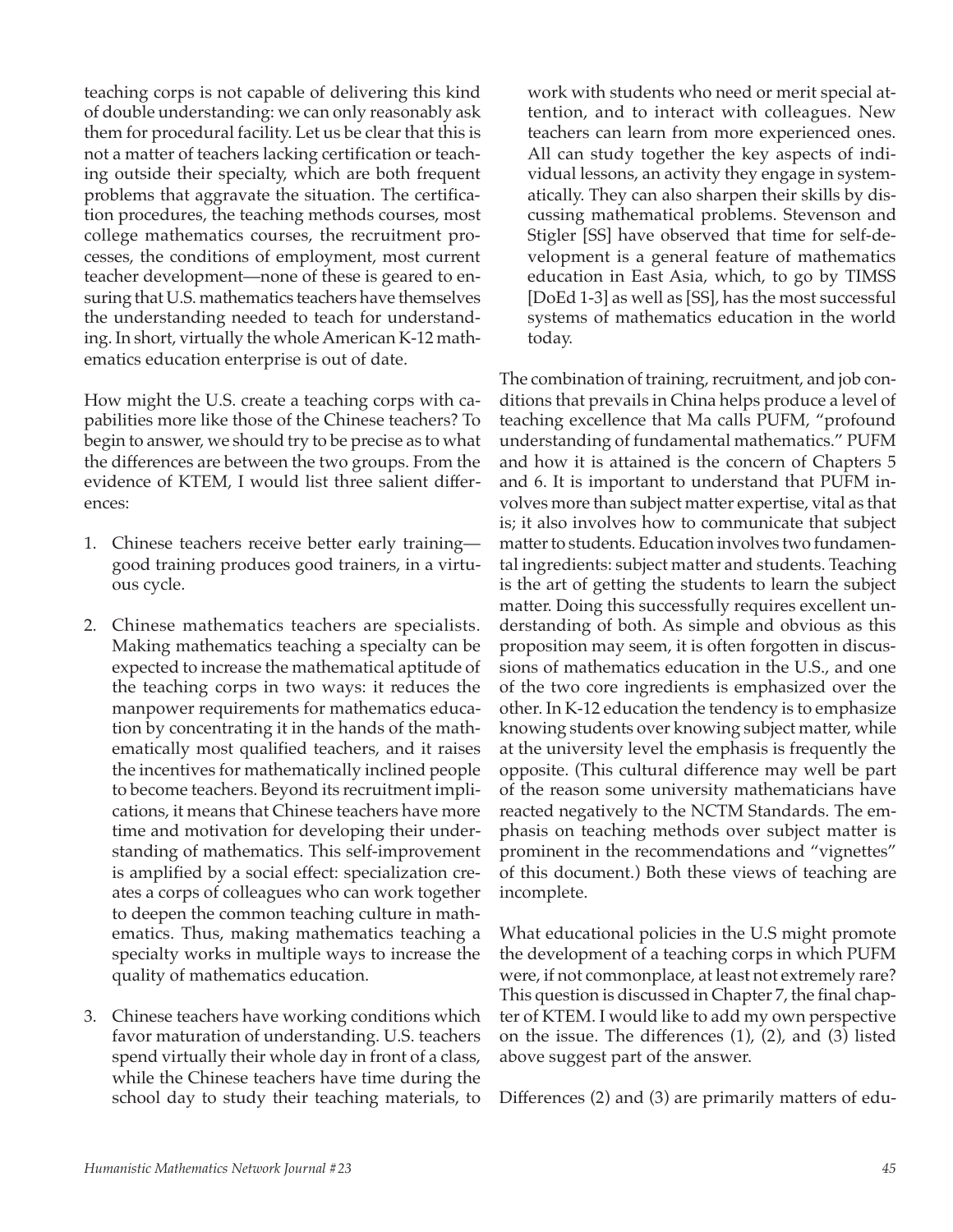### **GETTING THE MATHEMATICS TO THE STUDENTS**

Ma's notion of "profound understanding of fundamental mathematics (PUFM)," involves both expertise in mathematics and an understanding of how to communicate with students. Teacher Mao, one of the teachers Ma identified as possessing PUFM, eloquently expressed the need for both types of understanding:

> I always spend more time on preparing a class than on teaching, sometimes three, even four times the latter. I spend the time in studying the teaching materials; what is it that I am going to teach in this lesson? How should I introduce the topic? What concepts or skills have the students learned that I should draw on? Is it a key piece on which other pieces of knowledge will build, or is it built on other knowledge? If it is a key piece of knowledge, how can I teach it so students grasp it solidly enough to support their later learning? If it is not a key piece, what is the concept or the procedure it is built on? How am I going to pull out that knowledge and make sure my students are aware of it and the relation between the old knowledge and the new topic? What kind of review will my students need? How should I present the topic step-by-step? How will students respond after I raise a certain question? Where should I explain it at length, and where should I leave it to students to learn it by themselves? What are the topics that the students will learn which are built directly or indirectly on this topic?

How can my lesson set a basis for their learning of the next topic, and for related topics that they will learn in their future? What do I expect the advanced students to learn from this lesson? What do I expect the slow students to learn? How can I reach these goals? etc. In a word, one thing is to study whom you are teaching, the other thing is to study the knowledge you are teaching. If you can interweave the two things together nicely, you will succeed. We think about these two things over and over in studying teaching materials. Believe me, it seems to be simple when I talk about it, but when you really do it, it is very complicated, subtle, and takes a lot of time. It is easy to be an elementary school teacher, but it is difficult to be a good elementary school teacher.

I would like to highlight the concern in Teacher Wang's statement for the connectedness of mathematics, the desire to make sure that students see mathematics as a coherent whole. This is certainly how mathematicians see it, and to us it is one of the major attractions of the field: mathematics makes sense and helps us make sense of the world. For me, perhaps the most discouraging aspect of working on K-12 educational issues has been confronting the fact that most Americans see mathematics as an arbitrary set of rules with no relation to one another or to other parts of life. Many teachers share this view. A teacher who is blind to the coherence of mathematics cannot help students see it.

 $-R.H.$ 

cational policy. No revolution in American habits is required to create mathematics specialists or to give them opportunity for study and collegial interaction. What is mainly required is political will.

Regarding difference (2), the manpower considerations which favor mathematics pecialists beginning in the early grades are much stronger in the U.S. than in China. The U.S information society has much higher demand for mathematically able people than does the predominantly rural economy of China. Hence, schools face much heavier competition for mathemati-

cally competent personnel, and every policy that could lower their manpower requirements or improve their competitive position would benefit mathematics education. The difference in technological level also makes the need for coherent mathematics education greater in the U.S. than in China. Simply partitioning the present cadre of elementary teachers into math specialists and nonmath would already offer the average child a better-qualified (elementary) math teacher while relieving many others of what is now an onerous duty, all without raising overall personnel requirements. Some educators have for some time been call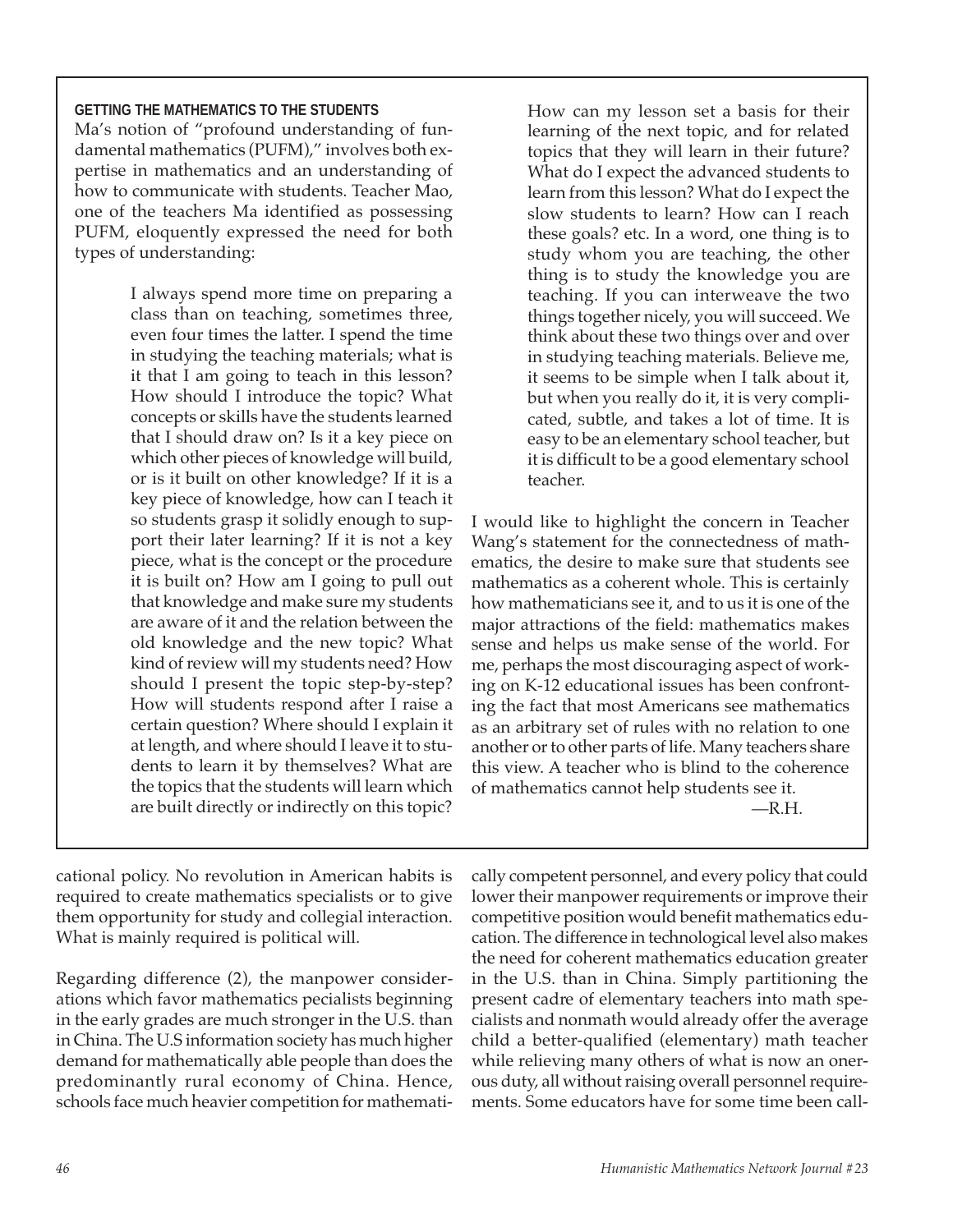ing for mathematics specialists even in the elementary grades [US]. Perhaps the evidence from KTEM that having teachers who understand mathematics can make a difference already in the second grade (the usual time for two-digit subtraction) can convince education policyrnakers to heed this call.

Regarding difference (3), testimony from interviews of teachers with PUFM indicates that having time for study and collegial interaction is an important factor in developing PUFM. Such time would be most productive in the context of mathematics specialists both study and discussion would be more focused on mathematics. Scheduling this time might be more controversial than creating specialists because it requires resources. In fact, in East Asia classes are larger than here, so a given teacher there handles about the same number of students as does a teacher in the U.S. [SS]. The improvement in lessons promoted by study and interaction with colleagues seems to more than make up for larger class size. There is currently in the U.S. a call to reduce class size. On the evidence of KTEM and [SS], I believe that the resources required for such a change would be better spent in eliminating difference (3).

What will be hardest is eliminating difference (1), that is, establishing in the U.S. the virtuous cycle, in which students would already graduate from ninth grade or from high school with a solid conceptual understanding of mathematics, a strong base on which to build teaching excellence. I expect that movement in that direction will, at least at the start, require massive intervention from higher education. New professional development programs, both preservice and inservice, that focus sharply on fostering deep understanding of elementary mathematics in a teaching context will need to be created on a large scale. Current university mathematics courses will not serve; as KTEM makes clear, the needs of teachers at present are of a completely different nature from the needs of professional mathematicians or technical users of mathematics, for whom almost all current offerings were designed.

I would recommend that these programs be joint efforts of education departments and mathematics departments to guarantee that the two poles of teaching, the subject matter and the pedagogy, both get emphasized. These departments have rather different cultures, and developing productive working relationships will not be a simple task, but with sufficient backing from policymakers who understand the current purposes and needs of mathematics education and the shortfall between current capabilities and these needs, some beneficial programs should emerge.

While the greatest need for improvement is probably at the elementary level, middle school and secondary teachers should not be neglected in the new professional development programs. Undoubtedly they know more mathematics than the typical elementary school teacher, but they too must have suffered from the lack of attention to understanding during their early education. Moreover, they need to deal with a larger body of material than do elementary teachers.

There is also the issue of texts. The Chinese teachers have materials, texts, and teaching guides that support their self-study. American texts tend to be lavishly produced but disjointed in presentation [Sc, DoEd1-3], and the teacher's guides do not help much either. Thus, the intervention programs should also work to create materials which will help teachers both learn and transmit a coherent view of mathematics. Eventually, these might be the basis for new texts.

At least at the start, these programs should be multiyear in scope, both so that teachers who do not have the favorable working conditions of Chnese teachers can nevertheless refresh and progressively improve their understanding of mathematics and so that those teachers who do obtain such working conditions can get to the level where self-directed study can be a reliable mode of improvement. One of the most outmoded ideas in education is that a teacher can reasonably be expected to know all that he or she needs to know, subject matter or teaching, at the start of work. Continued study, especially of subject matter, since teaching itself will provide plenty of opportunities for learning about children, should becorne the norm. If a program of this sort is implemented successfully, it should gradually become less necessary. The step-by-step improvement in education provided by teachers with better understanding and the gradual deepening of teaching culture by teachers interacting collegially among themselves should allow elaborate development programs to shrink and eventually disappear or to shift to study of more sophisticated topics, becoming, in subject matter at least,